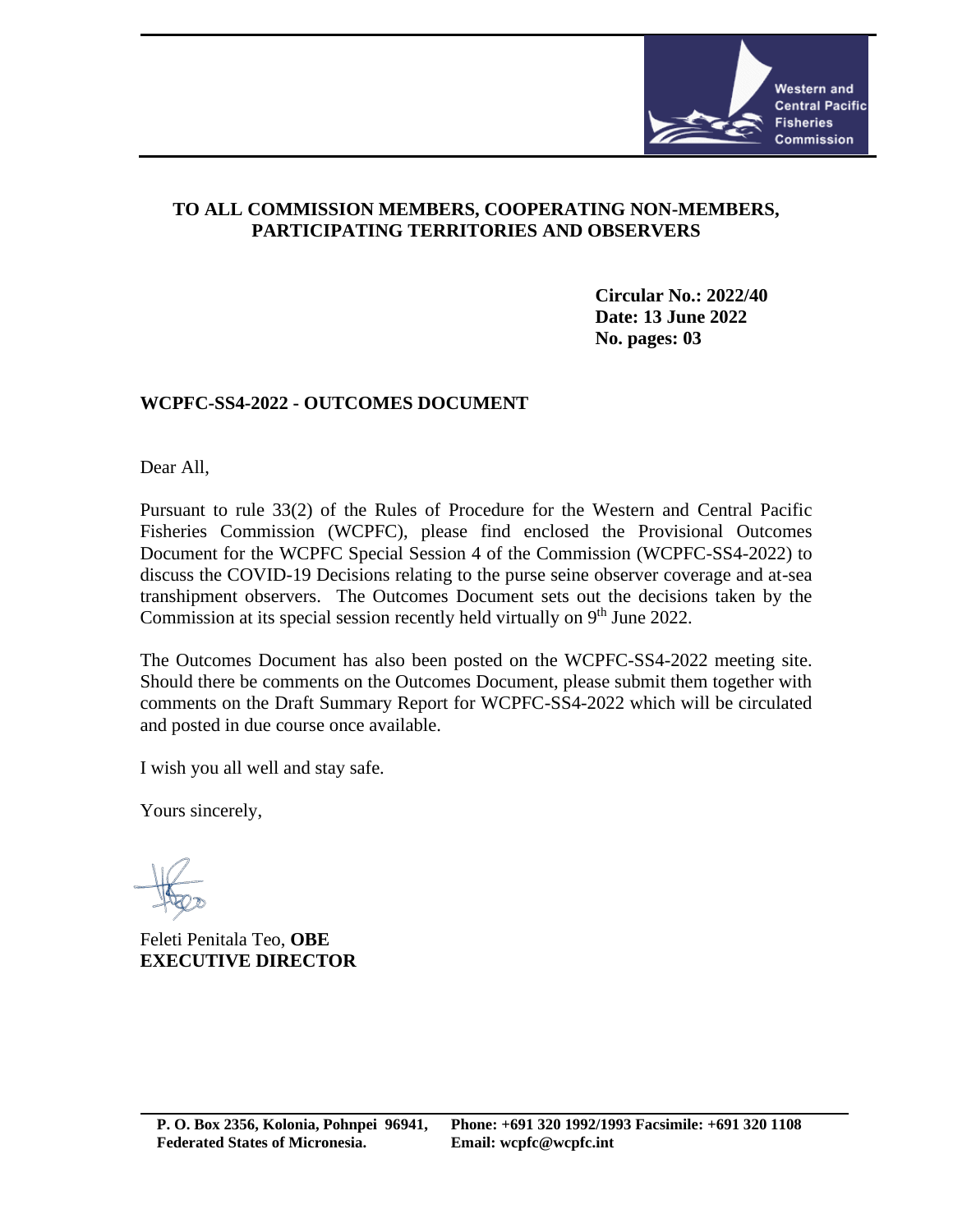

# **SPECIAL SESSION OF THE COMMISSION to discuss the COVID-19 Decisions Relating to Purse Seine Observer Coverage and At-Sea Transhipment Observers**

Electronic Meeting 9 June 2022 from 10.00am to 2.00pm Pohnpei time

#### **PROVISIONAL OUTCOMES DOCUMENT**

### **WCPFC-SS4-2022-Outcomes 13 June 2022**

1. The Commission agreed to suspend the requirements for observer coverage on purse seine vessels set out in paragraphs 32 and 33 of CMM 2021-01 and CMM 2018-05 until 31 December 2022 but on 1 January 2023, this suspension must be lifted, and the obligation comes into effect.

2. The Commission agreed to lift the suspension of the requirements in paragraph 13 of CMM 2009-06 from 15 June 2022. Notwithstanding this, from 15 June – 31 December 2022 is a transitional period during which time CCMs should make best efforts to embark observers following the enabling guidelines in Annex A.

3. During this transitional period, a carrier vessel operator should demonstrate that it has made best efforts to embark an observer or to tranship in port. This includes requesting for an observer from observer provider(s) at least 30 days in advance of the planned trip. In the event that the vessel operator and the observer provider conclude that the observer deployment is not feasible, according to the enabling guidelines in Annex A and in consultation with the Secretariat, the flag State CCM should report the conclusion to the Secretariat. The Secretariat will compile these data for review by TCC18.

4. TCC18 will review information related to observer deployment, including the data provided under paragraph 3, and make recommendations to the Commission on any ongoing guidelines that will enable CCMs to fully meet the implementation of observer coverage obligations.

5. The Commission may make decisions otherwise depending on changes in the situation regarding the COVID-19 pandemic.

---